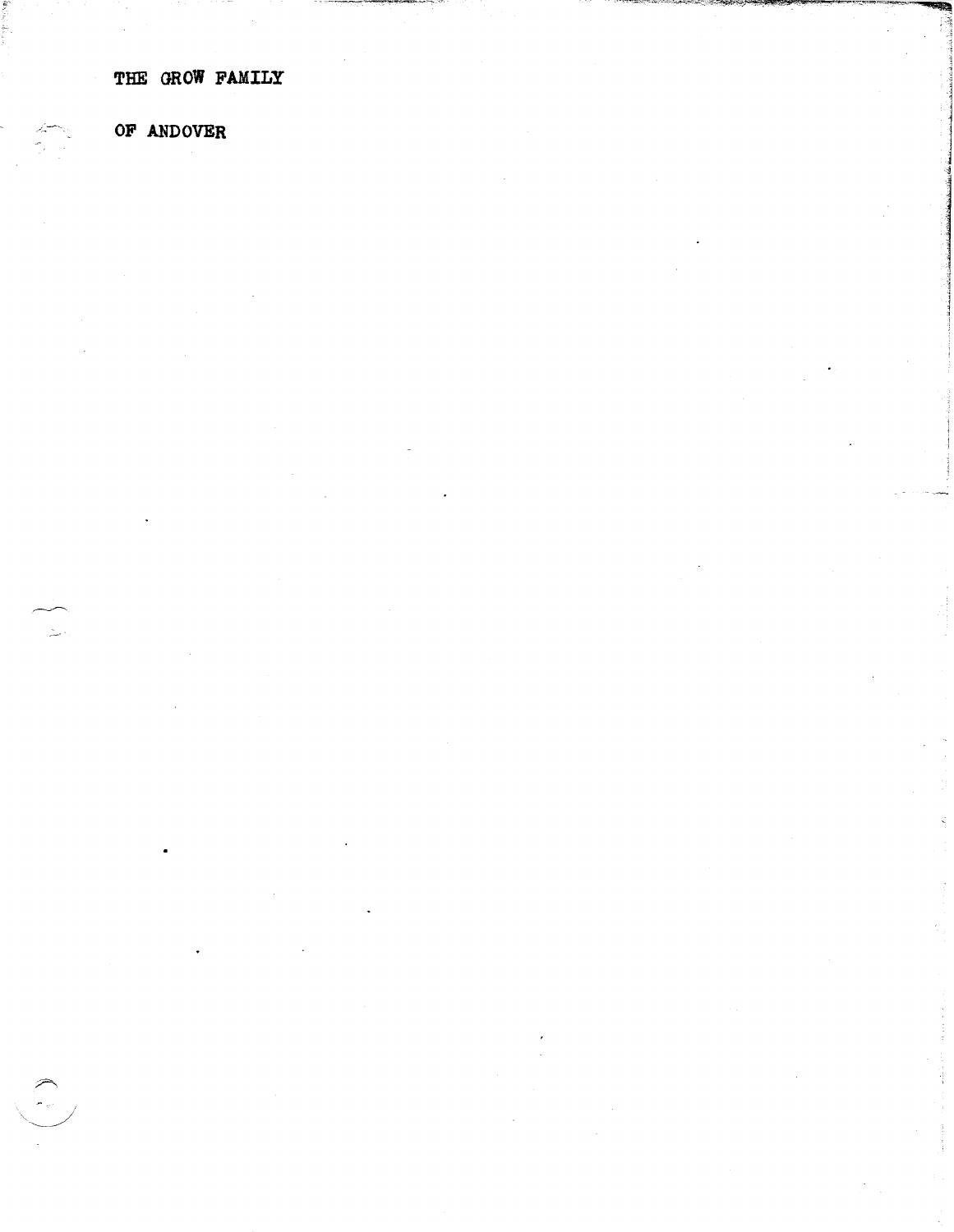## **NOTIG ON PATERITY OF JOHN GROW AND MARY PARRINGTON**

The records of the North Parish Congregational Church, Andover, supply the following to the vital records of that town, vis., "John Grow, son of Elisabeth Nichols, servant to Nathaniel Frie, baptized 1728." (See p. 185, Vol. I. Vita 1 Records Andower.) Also the following, "Mary, daughter of Eebecca Farnham, reputed dan. of Edward Parfington, born Jan. 31, 1723." (See p. 139, Vol. I, Vital Records Andover.)

On a slip of paper about 8 inches square, bound in to face p. 44 of the Tax Book of Andover by the selectmen, for years 1716-1767, may be found the following-- On back of the slip is. "An account of Elembeth Wiscle being Taken Care of by the Town." The paper is yellow with age, and the ink faded. On the face of this slip ihe following is written:

"Tacking Care and providing for Elemebeth Eicols and her child that Began September the 15th day 1721, at charge of the Town."

"Then the ad Elezabeth Nicols was put to Nathaniel Abbots and remained ther 9 days and then put to Dr. Hows. Then the said Elegabeth Nicoles child was on the 15th of September 1721, put to Abraham Fosters care at the Towns charge and there stayed tel the 4th of October following that day 3 weeks wanting 2 days and then convayed to Thomas Johnsons and was there tel the 29 of October 1721, and then put to Nathaniel Fries."

This also (see p. 101, Vol. for years 1718-1727, Court of General Sessions. Salem. Essex County, Mass.)--

"July 16, 1723, Rebecca Farnham of Andover appeared and confessed guilty of the crime of fornication and accused Edward Farrington, now or late of Andover, to be the father of her child.

 $\approx$ 

 $\mathcal{L}_{\mathcal{A}}$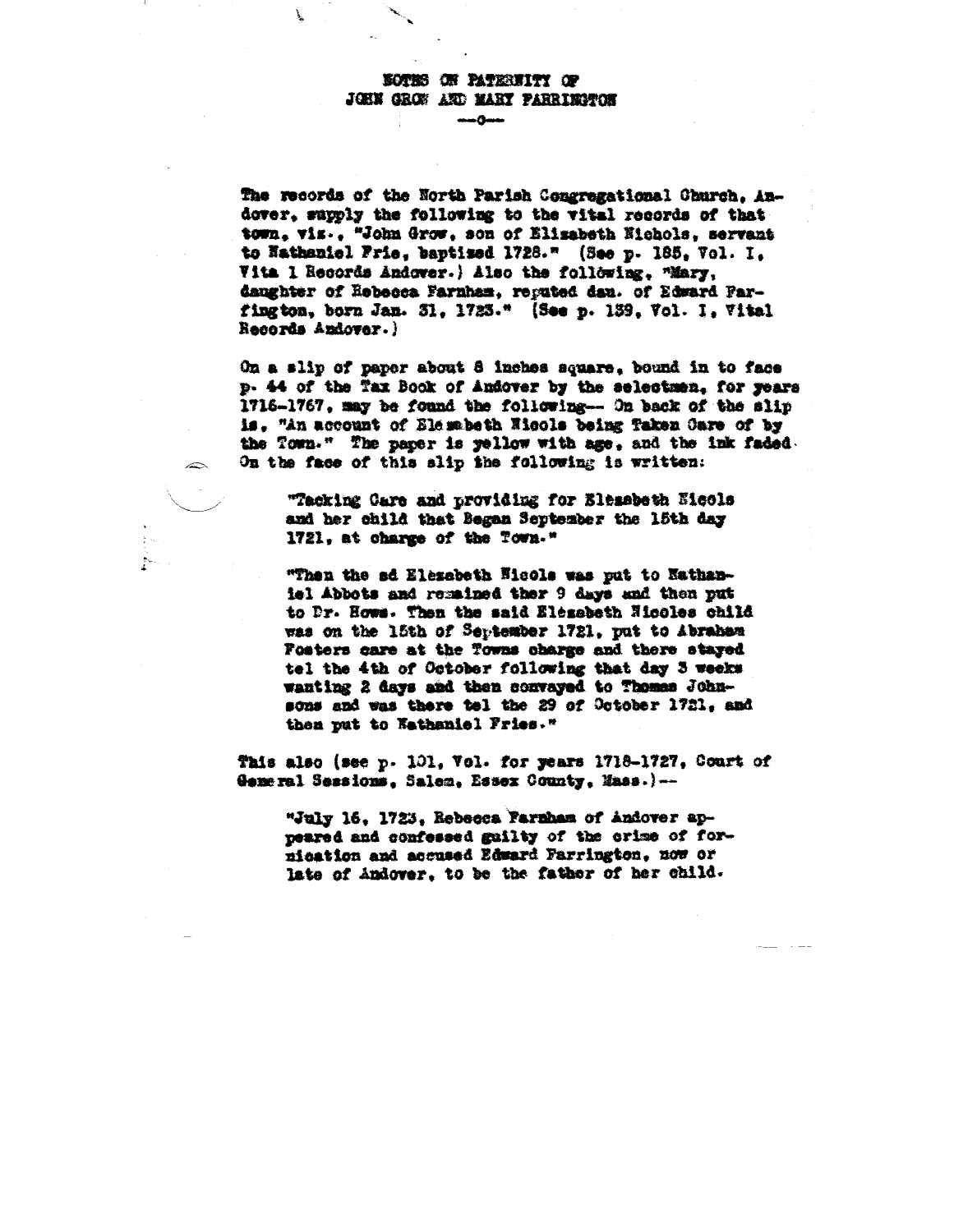x x x It is considered that she way a fine of 50 sh. and costs. and stand committed till performed."

The record also shows that the fine of 12-10-00 was paid Aug. 2. 1723. (See p. 108. same court record.)

First, as to the identity of the John Grow and his mother Elizabeth Nichols --

If the baptism of John, the son of Elisabeth, occurred in infancy -- a ceremony required by the charch rules in those days to be performed a few days after birth -- then this John Grow could not be the one who, supposadly b. in 1728. m. Mary Parrington in 1742, for he would then be but 14 years of age. This child of Elimabeth was bound out to Nathaniel Fries on or before 1728. At what age? The guardian, Frie, or Pry, is known to have been a strict church member. He in all probability brought about the baptism of the child he had taken, or then took, as a ward. If the parents of the infant were charch members in good standing they would have seen to it that the baptism was duly performed at the proper time; but the child was, apparently. b. out of wedlock, and until they or its mother should purge herself or themselves by submitting to church disoipline (after due confession) they or she could not offer the little one for baptism. The records contain no mention of any disciplinary action by the church, and it seems certain that there was no such action. Years passed, until the child presumably had reached the age of reason. What became of the mother we know not, but probably she died while in the care of Dr. Howes, a few days after her confinement, or she recovered and went away. The father was certainly a Grow, but he apparently did not assume responsibility for the child, and the identity of the father is unita own.

 $\sim$ 

 $\sim$   $\sim$ 

According to Congregational Church rules the grand-parents. if me mbers in good standing, could offer a child of parents who had lapsed from church rules for baptism, but no such sponsors for little John Grow appeared. It seems to the compiler as well-nigh certain that the baptism was procured by the guardians at the age of reason, the baptismal record

 $\ddot{z}$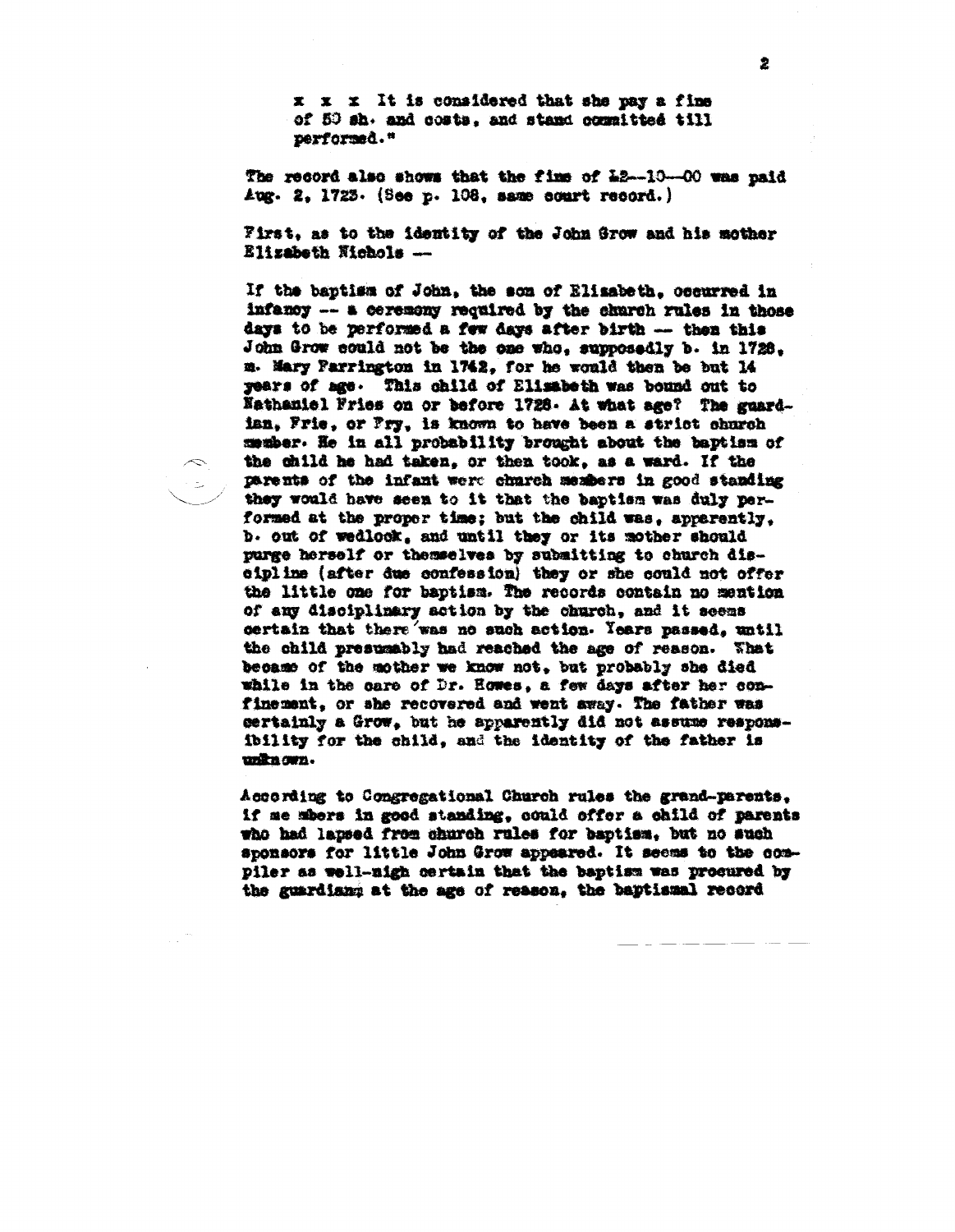John and Eathaniel, nor to the years 1710 to 1733. There are traces of Grows with the last two names in Essex County during the latter years of the 18th century, perhaps some of Samuel<sup>2</sup>, or Samuel<sup>3</sup>, who were the descendants of John of Ipswich, but not of Thomas<sup>2</sup>. That one of these was the father of Elizabeth Nichols' child seems to the sompiler as probable, indeed almost certain.

The pastor of the church, Mr. Phillips, who made the record of the baptism of John Grow in 1728, and who witnessed the signing of the will of Wicholas Nichols in 1717, must have known the facts respecting the paternity of the child. The responsibility of Thomas Grow in this matter may be suggested, for he was then a resident, and eleven years before the baptism had witnessed the will of the father of Elizabeth Nichols, the supposed mother of a son who bore his own family mame; but this presumption seems to be without justification.

 $\sim$ 

During the twenty or more years residence of Thomas and Rebecca (Holt) Grow in Andover (1710 to 1730-1) they were members in good atanding of this same Andover church. If Thomas was the reputed father of the child, the pastor of his church, certainly aware of the allegation, would have not been slow to enforce church discipline, of which the chargh records or the court records would contain some allusion; but nothing of such nature appears. Byen the existing record of baptism contains no hint of any responsibility of Thomas in the matter. His set in witmessing the will of Nicholas Nichols occurred over four years before the date of birth of John Grow and eleven years before his baptism. Thomas Grow was b. in 1684. and Nicholas Nichols probably twenty or more years earlier, for the latter was a tax payer in Salem before Thosas was born. Then the will was made Elisabeth was 23, and Thomas' nephew John<sup>3</sup> was 20 at the date of the birth of John who m. Mary Farrington, i.e., in 1721, Elizabeth having at this time reached the age of 27. Thomas was then raising his own family, while John<sup>3</sup> was not m. so far as is known. The presumption seems justified that Elisabeth Nichols, dau. of Nicholas Nichols, was the mother of John Grow, who m. Mary Farrington in 1742, and founded the Orford line of Grows, and that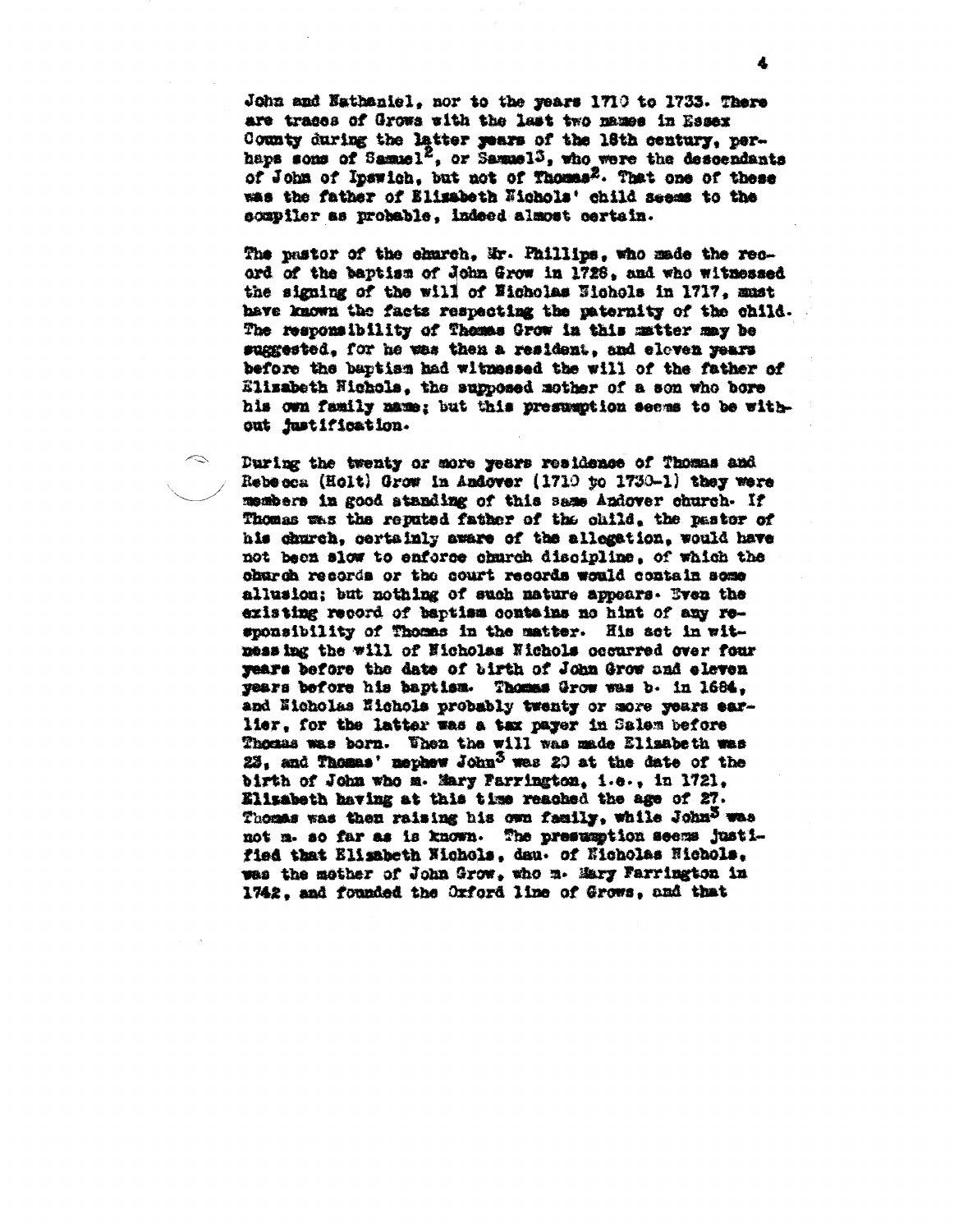resealing his paternity. It seems probable that the guardian who learned from others who was the father gave the baptismal mame John, which certainly was a family name of the Grows who at that time lived in the meighborhood.

The correct answer to the above interrogatory seems to be that the ward of Hr. Prie was in 1728 seven years of age. If this be so, then as respects name and age he mects the requirements of the John Grow who began to pay the polltax in Andover in 1741, who m. Mary Farrington in 1742, and who founded the Oxford line of Grows.

Elizabeth Hichols, the mother of John the ward of Nathanisl Frie, was, perhaps, a daughter of Nicholas and Elizabeth Nichols, from Salen, the former a tax payer there in 1679, removed to Andover and joined the church in 1714. made his will there May 28, 1717, and died Peb. 14, 1718 -- will probated 1720. The widow of this Nichols survived her husband, and she d. in 1748. She was named in the will. The children were  $-1$ , Elisabeth, b. 1686, d. 1689; ii, Margaret, b. 1688, (massed in will); iii, Prancis, b. 1690, (not in will); iv, Elimbeth, b. 1694, (not in will);  $v_0$  George, b. ....., d. unm., 1706; vi, Hammah, b. 1697, (named in will); vii, Ruth, b. ....., (mamed in will). The witnesses were -- Rev. Samuel Phillips (who baptised John Grow); Joseph Clark, and Thomas Grow. The last named, a son of John of Ipswich, had, in 1710, in Andower, m. Rebecca Holt, who bore him six obildren in Andover between 1712 and 1727.

Elisabeth, the fourth oh. of Nicholas and Elisabeth Nichols, was not named in the will. If she had m. and gone away, or if she were out off by her father from sharing in the estate, she yet should have been referred to. There is no further record of this Elizabeth in Andover, unless the above cited record of 1728 refers to her.

It has been noted that in 1716 a John Grow was a contributor to a silver service fund for the Andover church, and that in 1732-1733 one Nathaniel Grow paid taxes in Andover. The presence of Grows in this town in the years stated was probably not confined or limited to Thomas,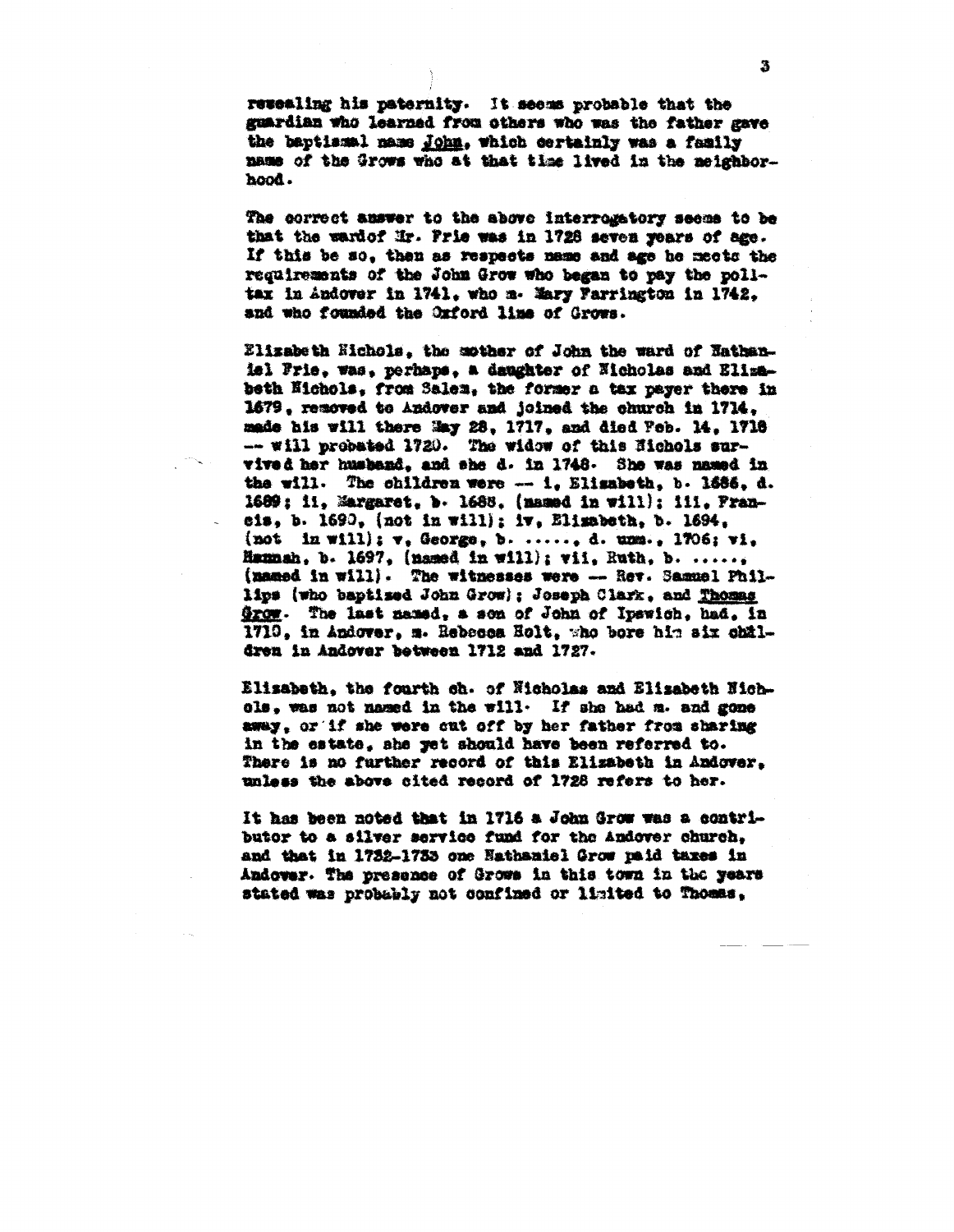John<sup>3</sup> was the father of her child.

In Reading, adjoining Andover, lived at this period one Captain Thomas Fichols. He had several children b. in Reading, among them Elisabeth. in 1699, whose further history is unknown. In 1721 she was 22 and could have met the conditions of motherhood to John Grow b. in 1721 and baptized in 1728; but we have no evidence on which to base an assumption that she was concerned in the Andover record of 1721 and 1728. It is known that the home of Thomas Grow was very near the Andover-Reading line.

The determination of the identity and antecedents of Mary Parrington seems easier, for the above cited vital record in Andover, and the General Court Record for Essex County are pertinent. The Mary Parrington whose birth on Jan. 31. 1723. is recorded in Andover, was the dau. of Rebecca Farnbam, who alleged that the father of this child was Edmard Parrington. This Mary, as respects mame, age and birthplace, seems to fulfill the requirements of this case. She was in all probability the Mary who a. John Grow in 1742, "both of Andever." That a man b. out of wedlook and a woman in the same situation should become mand and wife does not seem strange.

The reford evidence in the case here discussed may be concisely stated thus --

John Grow and Mary Farrington, both of Andover, Mass., 1. were m. Oct. 26, 1742, by Rev. John Barnard, pastor of the North Parish Congregational Church (Andover Vital Records).

John Grow, in 1744, brought to the Sutton, Mass., 2. church, letter of dismission from the Andover church (Sutton Church Record).

John Grow, of Sutton and Oxford, and wife Mary Pars. rington, were b. respectively in 1720 and 1724. (Letter written in 1868 by Allen Kinne Grow, son of Kinne, grandson of Jacob, great-grandson of John of Oxford, who said the dates were obtained from the funily Bible of Jacob  $0$ row.)

Б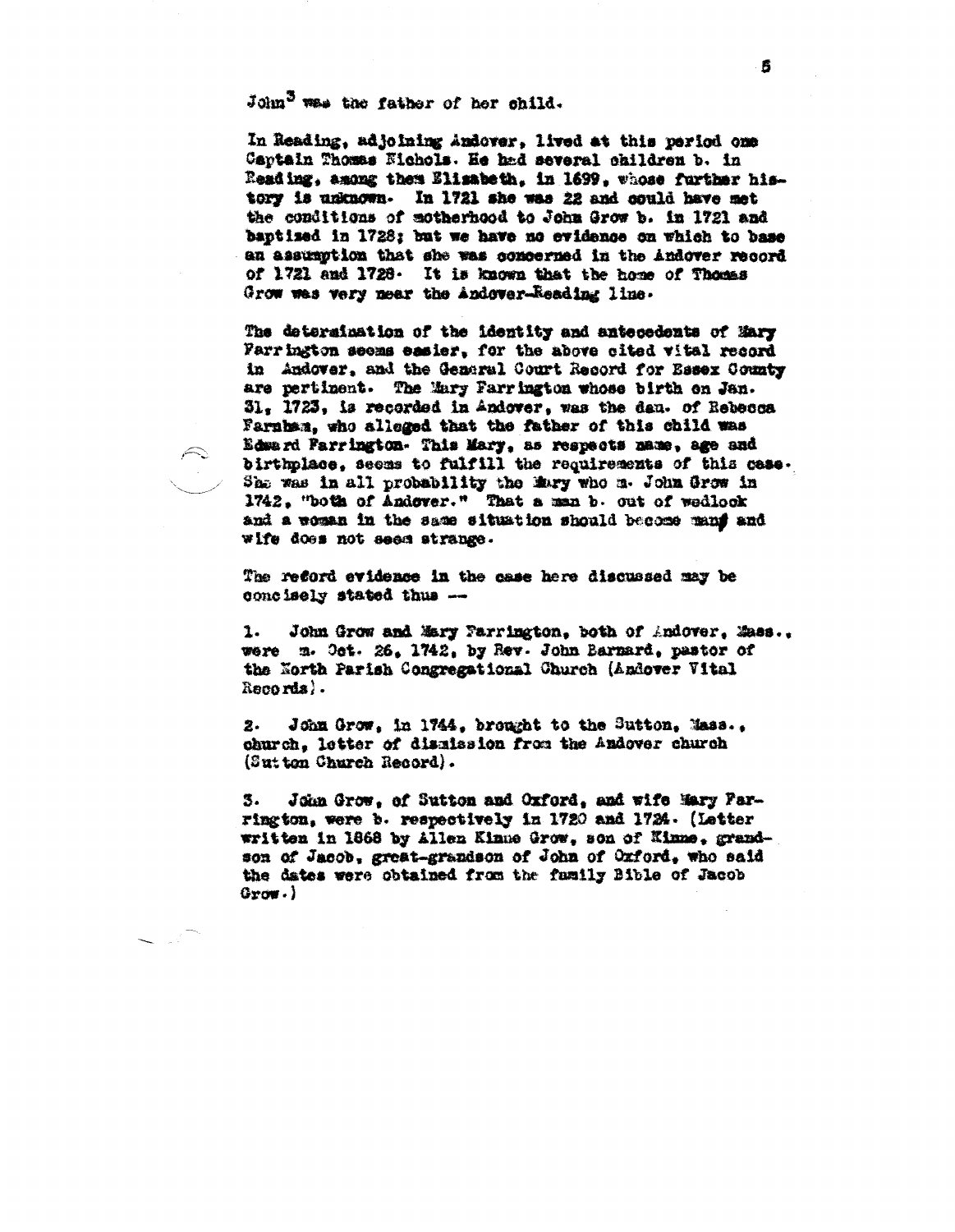4. John Grow commenced to pay poll-tax in Andover. Mass.. in 1741, which indicates that he had then come of age. (Audover Tax Lists.)

One John Grow contributed 15 shillings towards the pure K. chase of church silver service in Andover, year 1716. (Dearing family mes. in Andover.

Sept. 15, 1721, the sare of Elizabeth Nichols and her 6. child assumed at the charge of the town of Andover. The care of Elizabeth Nichols was entrusted to Nathaniel Abbott for 9 days and then to Dr. Hows for an unspecified period. No further mention of her. The care of her child on Sept. 15. 1721, was entrusted to Abraham Foster for 19 days, then to Thomas Johnson until the 27th of Gotober, and then to Nathaniel Fries.

7. A John Grow, son of Elizabeth Nichols, bound out to Hathanisl Frie, was baptized at Andover by Rev. Sammel Phillips in the year 1728. (Andover Vital Records.)

8. Mary, dau. of Rebecca Farnham, and reputed dan. of Edward Farrington, b. in Andover, Jan. 31, 1723. (Andover Vital Records.)

 $\mathbb{R}$ 

Rebecca Farnham haled before the General Court of Essex County, Mass., July 16, 1723, confessed to the charge of having given birth to an illegitimate child, charged its peternity to Edward Farrington; was fixed L2--10--00 by the sourt, and she paid the same Aug. 2, 1723. (Court of General Sessions, Salem, for years 1719-1727, pp. 101 and 108.)

It is recognized that this evidence does not prove beyond question that the John Grow who m. Mary Farrington in 1742 was the illegitimate offspring of Elizabeth Michols, but the probabilities all point that way. John Grow's father was probably the son of Samuel<sup>2</sup> and grands on of John and Hannah (Lord) Grow, of Ipswich; but this cannot be proved as a fact. There is a weak point in this reasoning, however, for the John<sup>3</sup>, son of Samuel<sup>2</sup>, was in 1721 but 20 years of age, while Elizabeth Nichols (dau. of Nicholas), the presumed mother of John Grow of Oxford was in 1721 27 years of age, a fully matured woman, and not likely to

6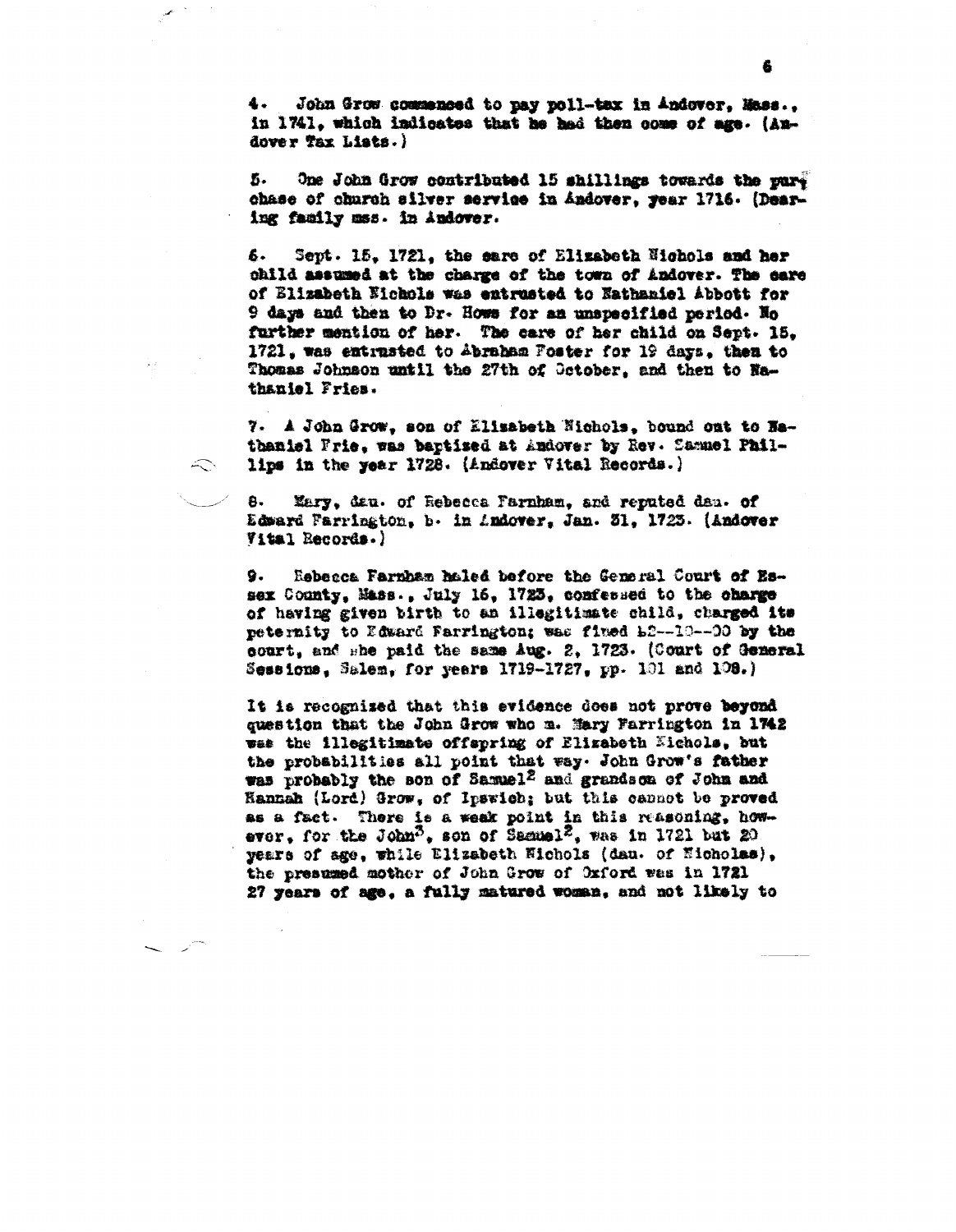be led astray, and quite unlikely to have for a lover one just out of his teens. Perhaps Elisabeth was of some other Nichols family that has not been identified?

It is well nigh certain that Mary Farrington, who became the wife of John Grow, was the issue of an irregular union of Edward Farrington and Rebecca Farnham of Andover.

Their parents were unconventional in their relations, but the founders of the Oxford Grow line strictly observed the law and convention. Their intention of marriage was duly published and they were m. in the church where the husband had been baptized. These two raised to maturity 16 children, and all married and raised families. Three sons -all who were old enough -- fought for our independence in the revolutionary war. All their children were respected citizens, and so, too, are their legion of descendants.

Since it is impossible to definitely determine the paternity of John of Oxford, he is treated as the founder of a separate line, which assumes his b. about 1720 and his wife in 1723. If he was a grandson of John of Ipswich he would be John<sup>3</sup>. He is herein designated as John<sup>1</sup> of Oxford. It resains for the future investigator to prove the earlier chain of descent and to close the links.

 $\widehat{\leftarrow}$ 

Those who may be disposed to cast a stone at these two -John and Mary -- should take into account the social state in those times and the severely rigorous puritan communities and charches as respects what Mr. Charles Francis Adsms terms sexual morality. The consorious should read the early annals of those primitive congregations wherein were set down in plain words the offenses against virtue and convention by the members whose lapses are made the subject of church discipline -- resulting in admonition. suspension, and often in excommunication; and should see, on the pages yellow with age, line after line all blotted out and made illegible by later generations who thus endeavored to conceal or obliterate the evidence of their ancestors' turpltude. Fully one-half the cases of criminal prosecution by the General Court of the Peace at Salem recorded in one of the volumes of court records examined by the compiler, related to irregularities in the marriage

7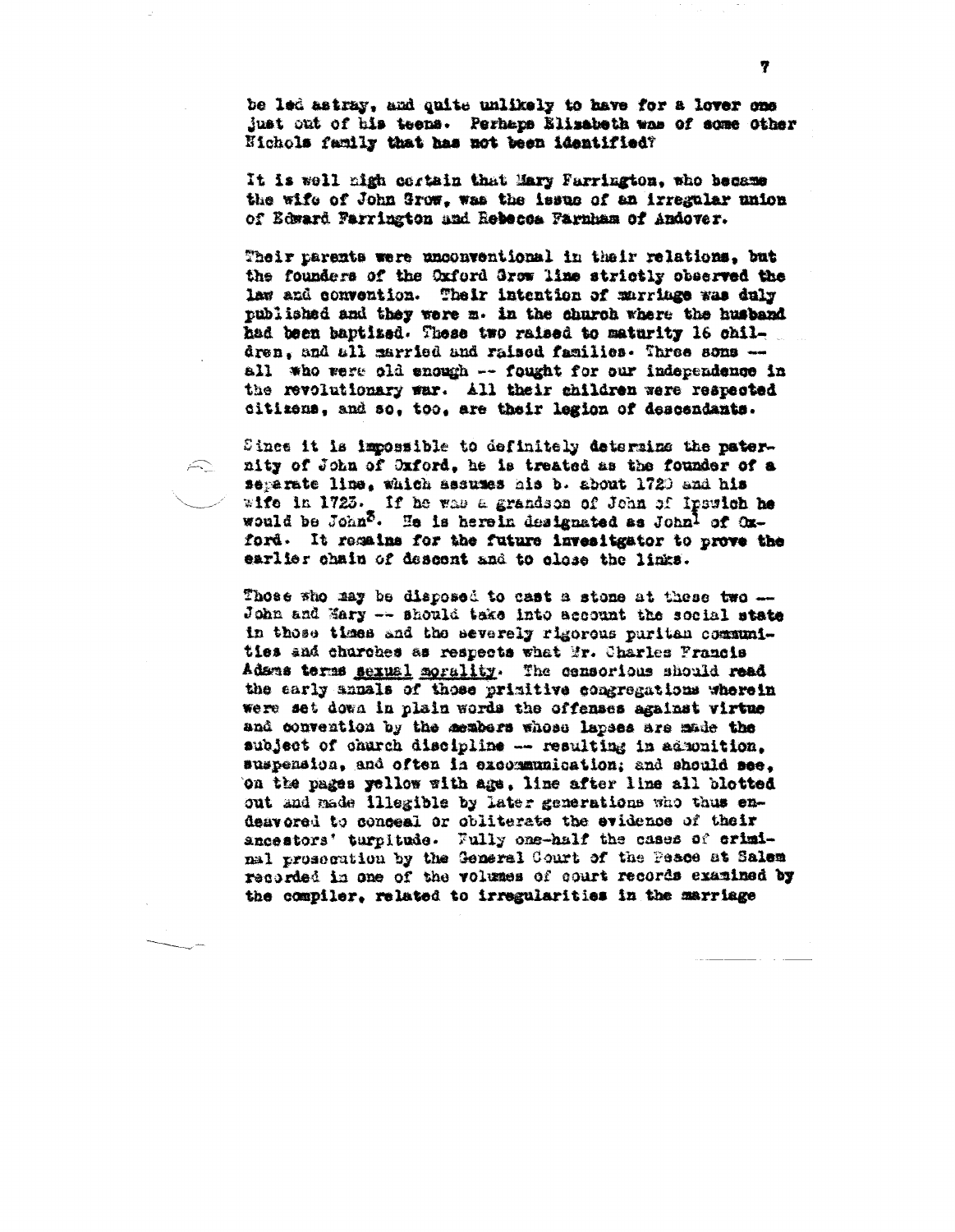relation and offenses involving sexual immorality. It would seem that in those early days there was scarcely a family of high or low degree that did not supply cases exactly analagous to those that involved the Nichols, Farmhams, Farringtons and Grows of Andover. (See Sexual Morality of Early Puritan Churches, by Charles Francis Adams.)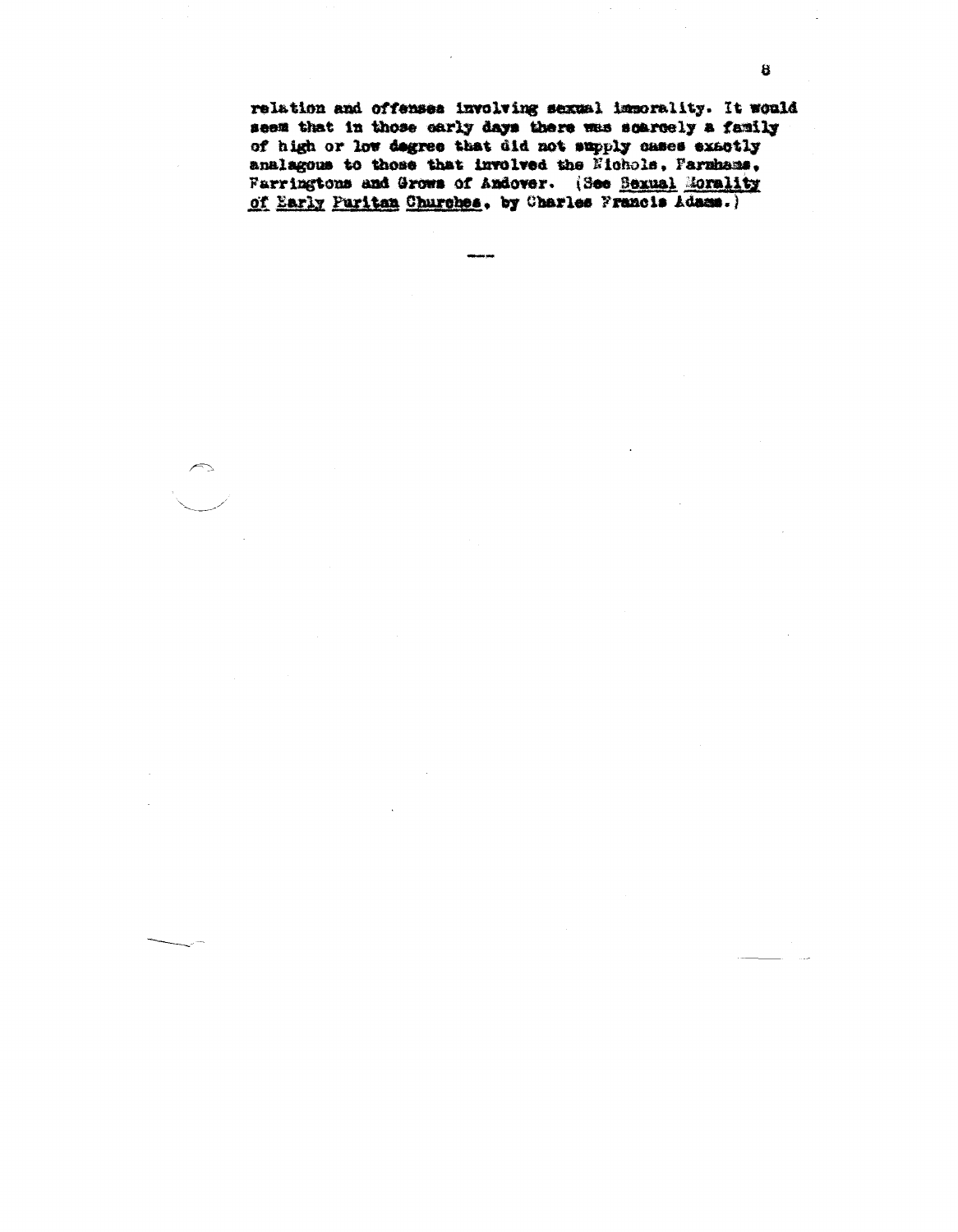## ADDETDA

Hiss Charlotte H. Abbott. a genealogist residing in Andover, Mass., in a letter to the compiler, dated July 7. 1914, states --

"I got lately from an old serap of a note that I made some years back while searching the record of the Town Proceedings in the interest of Mr. Charles Barton for his ancestor, a trace of whom I found in a list of persons warned out of Andover, year 1720-1721; and of that date among the masses of several 'warned out', the following -- 'Order given to Thomas Grow in 1720-1721:' and then, 'John Grow shild of Elisabeth Nichols to be provided for.' I added a note at the time I took the record that Thomas Grow was already settled here."

This last refers to the Thomas Grow<sup>2</sup>, maltster, som of John<sup>1</sup> of Ipswich, who m. in Andover, June 8, 1710, Rebecca Holt; who bought land in Andover in 1715. 1721 and 1722; raised there a family of 6 children, and in 1730 or 1 731 removed to Pomfret, Conn., where he died Jan. 13, 1753. (See family 3. GrownGenealogy.)

 $\approx$ 

Upon receipt of this letter the compiler wrote to Miss Abbott asking her to again consult this record of Town Proceedings, verify the entry, and state if the record relating to the order of banishment given to Thomas Grow, and the reference to a provision for the child of Elizabeth Nichols were of same or of diverse dates. In her reply dated Oct. 2, 1914, Miss Abbott said that after a diligent search she had failed to find a trace of the book, and also said that in the opinion of the custodian the book had been taken away by some unauthorized person and had never been returned.

In this same letter Miss Abbott supplied the substance of another record that she said she had not before noticed. It is on p. 44 of Town Proceedings of the Selectuen of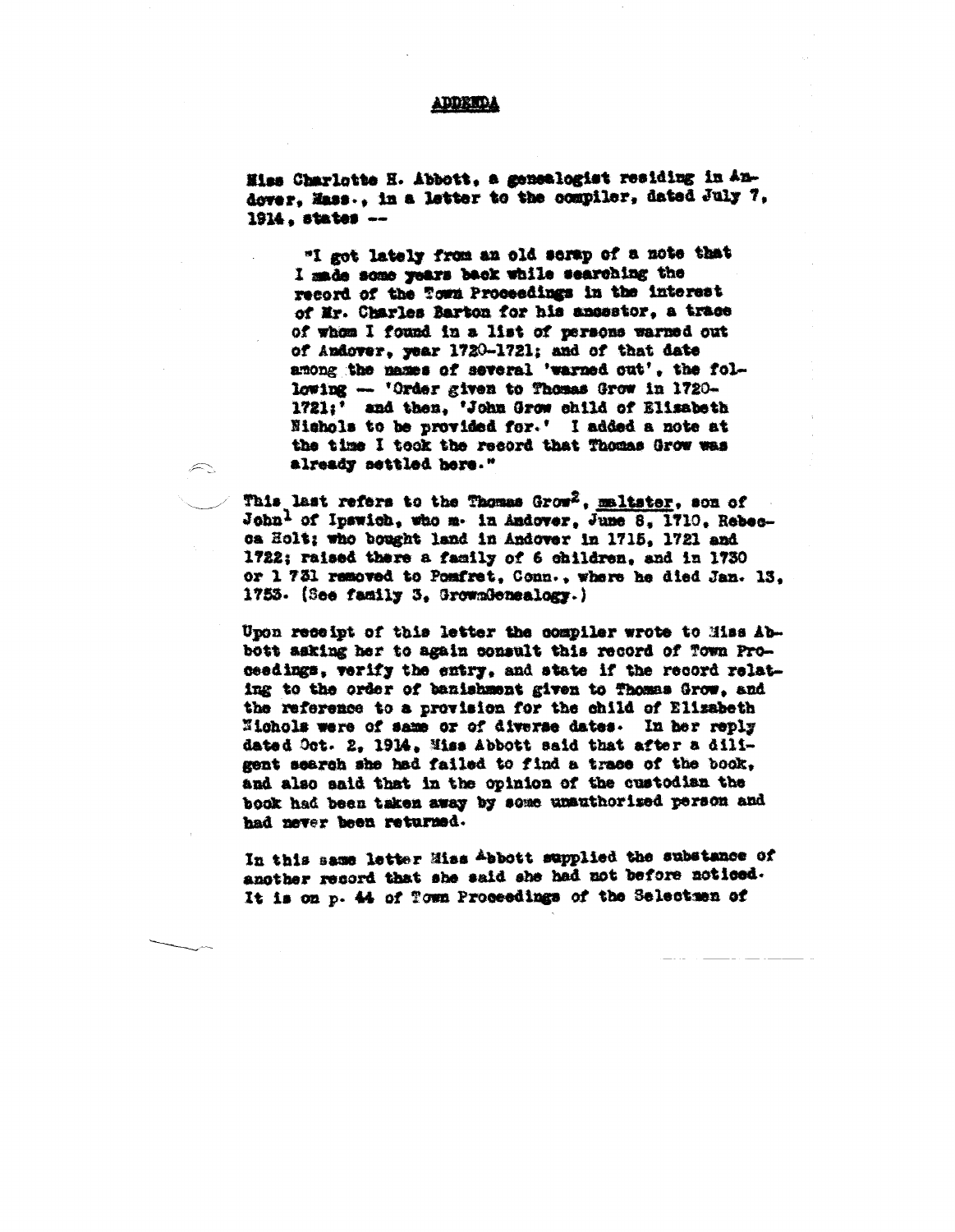Andover. I wrote asking for a literal copy of said record. On Oct. 30, 1914, she supplied it as follows:

"Memmoranda of the action of the Selectmen "of Andover tacking care and providing for "Elessbeth Nicols and her child. that Began "September the 15th day 1721, at the charge "of the Town."

"Then the sd Elezebeth Micols was put to "Nathaniel Abbota and remained ther 9 days "and then put to Doctor hows."

"And the said Elescheth Nicoles child was "on the 15 of September 1721 put to Abraham "Fosters care at the towns charge and there "stayed tel the 4th of October following "that day 3 weeks wanting 2 days and then "convayed to Thomas Johnsons and was there "tel the 27th of October 1721, and then put "to Nathaniel Fries."

 $\sim$ 

Indorsement on back -- "An acount of Elexebeth Kicols being Taken Care of by the town."

All of this was on a slip of paper about 8 inches square, bound in to face p. 44 of the Tax Book of Andover for years 1716 to 1767, in handwriting faded with age.

The above, considered in commection with the printed Andover record of baptism (1728) of John Grow, son of Elizabeth Wichols, servant to Mathaniel Prie, would seem to justify the following --

John Grow, son of Elizabeth Michols, b. on or about Sept. 15, 1721; mother ans child supported at charge of the town; mother cared for nine days by Nathaniel Abbot. and after that for unspecified time cared for by Dr. Hows. As she is not thereafter mentioned it is reasonable to suppose that she died while in Dr. Hows' charge.

Ъ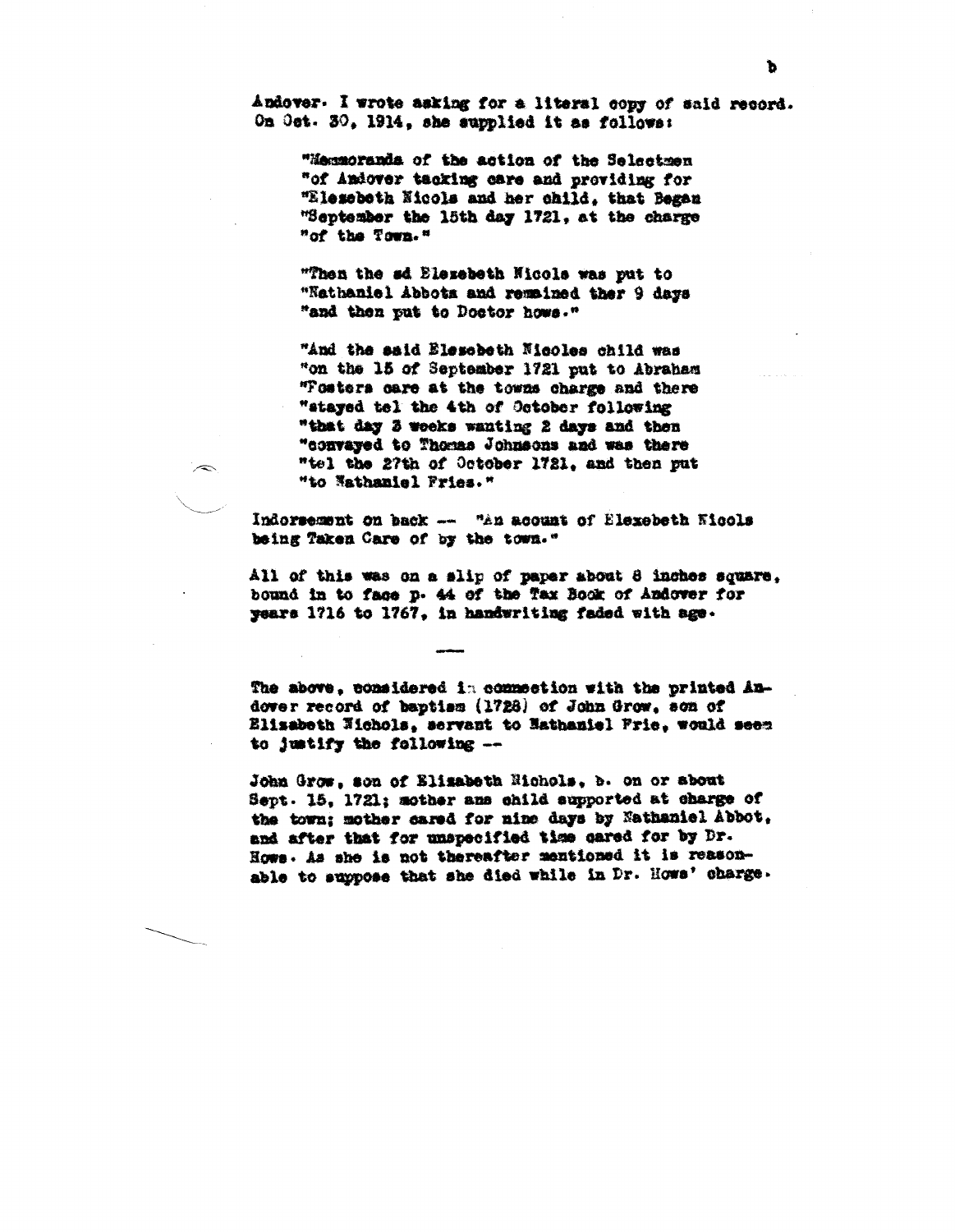On Sept. 15th, presumed date of birth, the child was placed in care of Abraham Poster for 19 days, and then in the care of Thomas Johnson until the 27 Oct. 1721 (13 days). On this last date the child was bound out to Nathaniel Pries, and in 1726, age 7 years, baptized by name John Grow, a name that he had in all probability been known by since birth.

It will be remembered that Miss Abbott states she has a memo. made "some years back", when she was searching for Barton records, that made mention in 1720-1721 of a town provision for John Grow son of Elizabeth Nichols, and also of a mention that one Thomas Grow was warned out of town: the matural inforence being that Thomas Grow was the father of John, son of Elisabeth Nichols; that he was without property and unable to support his bastard child; hence the town had to provide for him.

There was a Themas Srow lived in Andover from 1710 or 1712 to 1750 or 1731. He was a son of John<sup>1</sup> of Ipswich. He is known to have had landed property when he went to Audover from Lynn or Ipswich, married there in 1710, and acquired other land there in later years; in fact, was a considerable land owner -- a malteter by trade. He had six children born in Andover. His wife was Rebecca Holt. The dates of birth of all these children and the mames of five are supp lied by the Andover town records; but the name of the first, b. in 1712, has been effaced by handling and age so it cannot be read, but we do read clearly the date.

 $\sim$ 

The records of the town of Pomfret, Conn., whither Thomas and family removed in 1730 or 1731, account for all of the five named children of Thomas and Rebecca (Holt) Grow, the same names as in the Andover records; but their family embraced another whose name was Rebecca -- the same as that of Thomas' wife. It is a reasonable presumption that the child of Thomas and Rebecca born as recorded in 1712 (their first child) was this same Rebecca (Grow) Ingalis, of Pomfret.

Thomas Grow died intestate in Pomfret in 1753, but the records give an account of the distribution of some of his property. In this apportionment all their six children

Ğ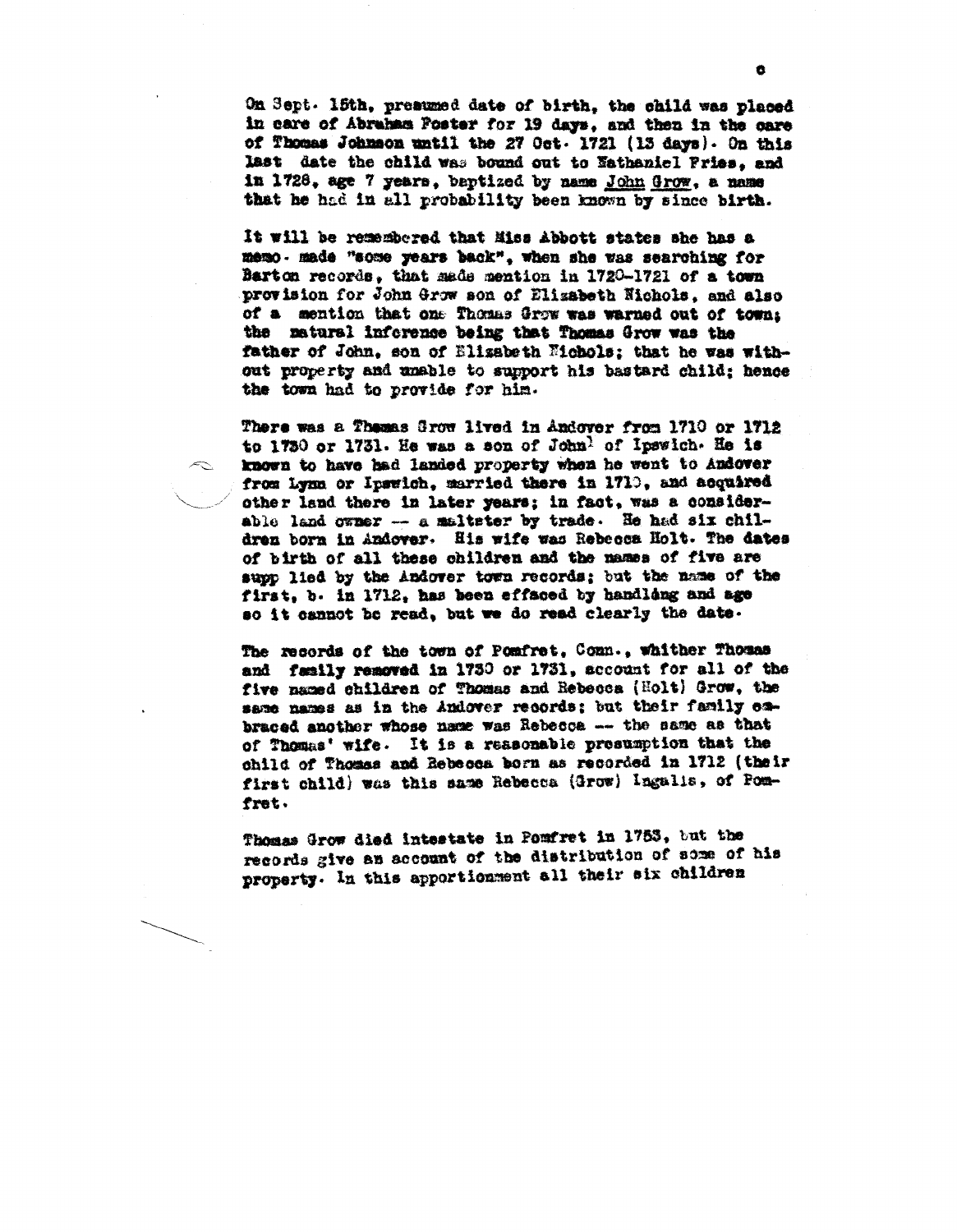participated. including Rebecca. There is no mention of any other heir, no reference to a son John. It seems certain to this compiler that any presumption or suggestion that Thomas Grow<sup>2</sup> who lived in Andover from 1715 to 1720, and had a considerable estate. was the father of John Grow the child of Elizabeth Nichols, is unjustified. Who, then, was this Thomas Grow who according to the unverifiable record of Miss Abbott was "warned out" in 1720 or 1721? And who was the father of John Grow?

I very much doubt if there was more than one Thomas Grow in Andover at that time, and also believe that in some way Miss Abbott, not interested in the Grows when she made her memorandum, but in the Bartons, miswrote in her memorandum the name Thomas for John or Nathaniel, who were nephews of Thomas and sons of Samuel<sup>2</sup> (John<sup>1</sup>) of Ipswich, for they. were in Andover about this time as has been shown.

If the mame of the child b. in 1712 in Andover was John. then he was of legitimate issue; but he does not appear in the Pomfret records. In that case Rebecca's birth was not recorded.

But Elizabeth Nichols certainly had a son born in 1721 who in 1728 was baptized as John Grow, by the same parson who baptimed all the other children of Thomas and Rebecca Grow. If their first child, b. in 1712, was the John Grow who in 1742 m. Mary Farrington, (who certainly was b. out of wedlock ), what became of John Grow the son of Elizabeth Eichols? It seems well-nigh certain that he was the son of Elizabeth Nichols, bound out to Nathaniel Fries, who had him baptised in 1728, and whih whom he lived till of age, in 1742, and then paid his poll-tax.

If Hiss Rbbott should be able to verify her memorandum made "some years ago", and prove that there was a Thomas Grow "warmed out" of town in 1720-1721, such verification would not change my conclusion respecting the non-responsibility of Thomas Grow, the settled resident and property owner. of Andover, years 1710-1730; but such verification would prove that there was another Thomas Grow, probably an unrecorded son of Sammel<sup>2</sup>, who was a brother of Thomas<sup>2</sup>, the only two children of John<sup>l</sup> who had issue of record.

d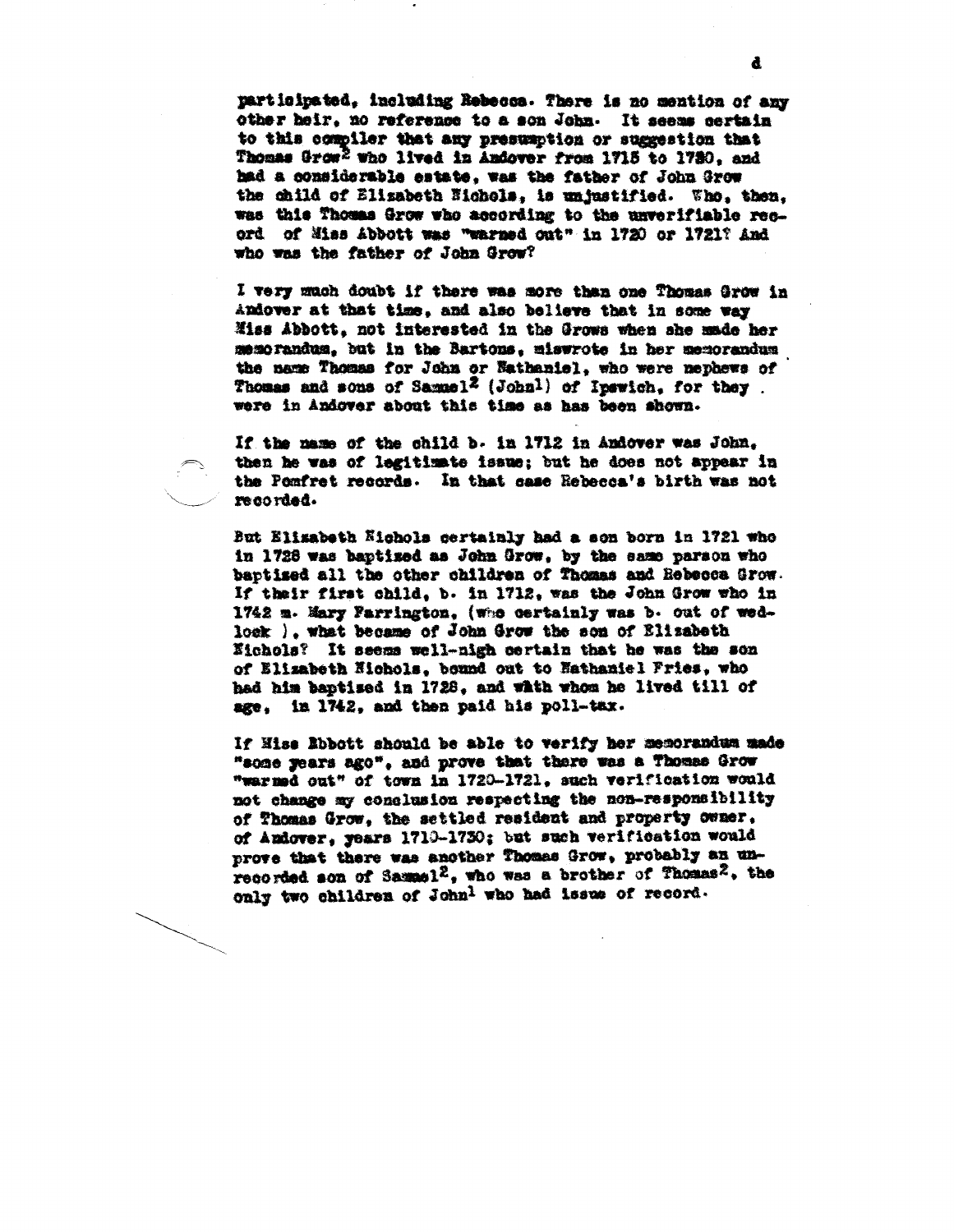I think that the father of John Grow, son of Elizabeth Nichols, was John<sup>3</sup> son of Samuel<sup>2</sup>, and that he was the one who was "warned out"; that he went to New Hampshire and there raised a family, as is suggested in my genealogy of the Grows of Ipswich and Oxford.

Provosario

Mammyland. 10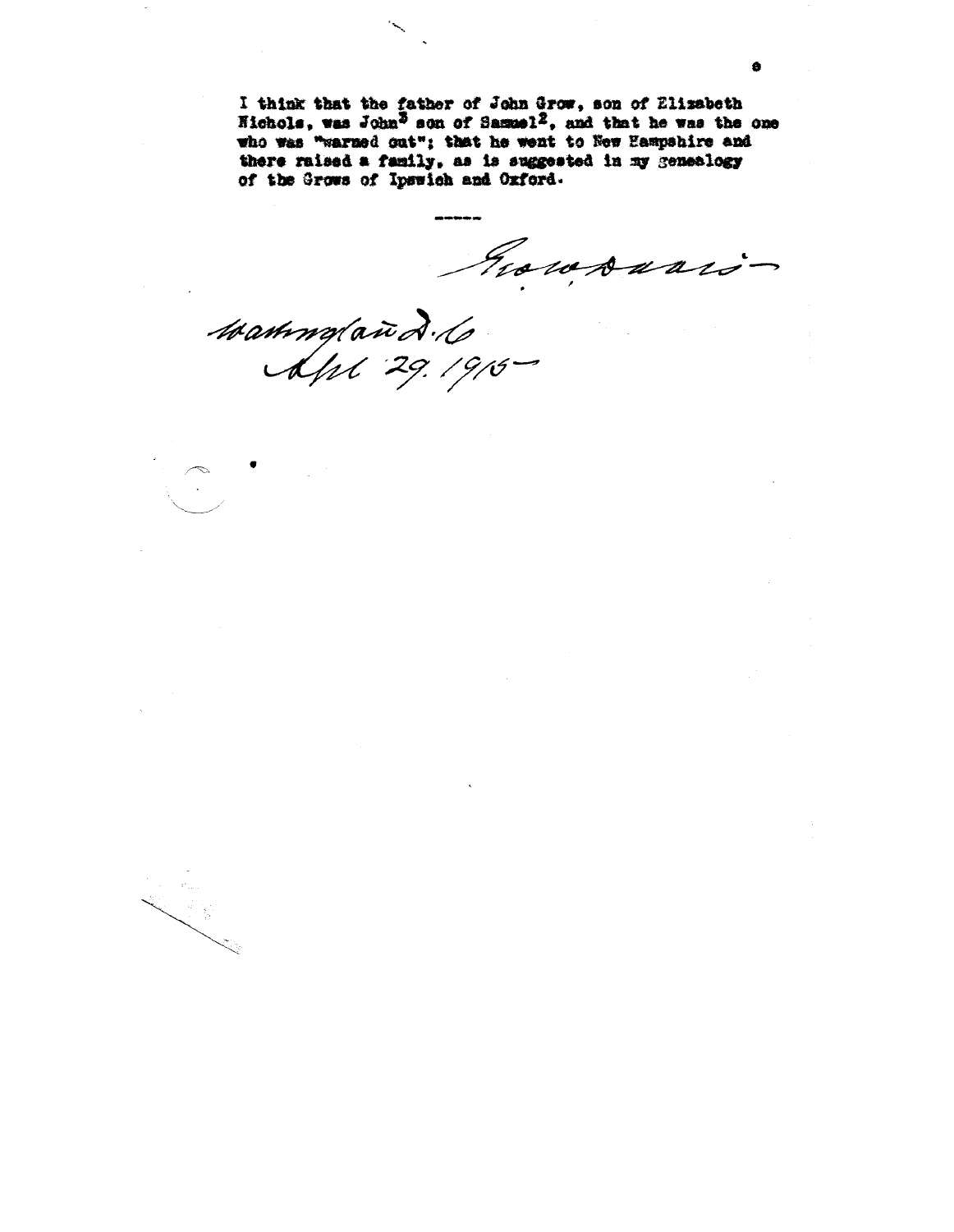**GENERAL** GEO. W. DAVIS, U. S. A., RET. 1150 CONNECTICUT AVENUE WASHINGTON, D. C.

## February 19, 1912.

Town Olerk,

 $\sqrt{2}$ 

 $\left( \begin{array}{c} n \\ n \end{array} \right)$ 

**NORTH 1783** 

 $\setminus$ 

Andover, Massachusetts.

Dear Sir:

Some two years ago you were so kind as to furnish me with useful data respecting births as appearing on your records of the family of Thomas and Rebecca Holt Grow, the children, six in number, having been born between the year 1712 and 1727, but in the vital statistics of Andover, Volume I, containing only Andover births, I find an additional birth not mentioned ( in your letters to me. The entry reads as follows: John,s. Eliz. Nicholls, "servant to Nathll Frie," bp. there 1728, ~ O.R. 1. The volume of marriages and deaths of Andover, which will be volume two of the publication above referred to, has not yet been received in the Library of Congress, although Volume I has just come to hand. Hence it is that I cannot consult the printed statistics of the vital records of Andover for marriages and deaths.

the The father of this John $\sqrt{s}$  son of Elizabeth Nicholls, must ( of course have been a Grow, but the record is singularly defective in that the Christian name of the father is not given,<br> $mf\rightarrow\rho$  - Using a liver of while the mother is said to have been the servant of Nathaniel Frie. The record standing as it does would suggest the possibility that this John Grow, baptised 1728, was born out of wed-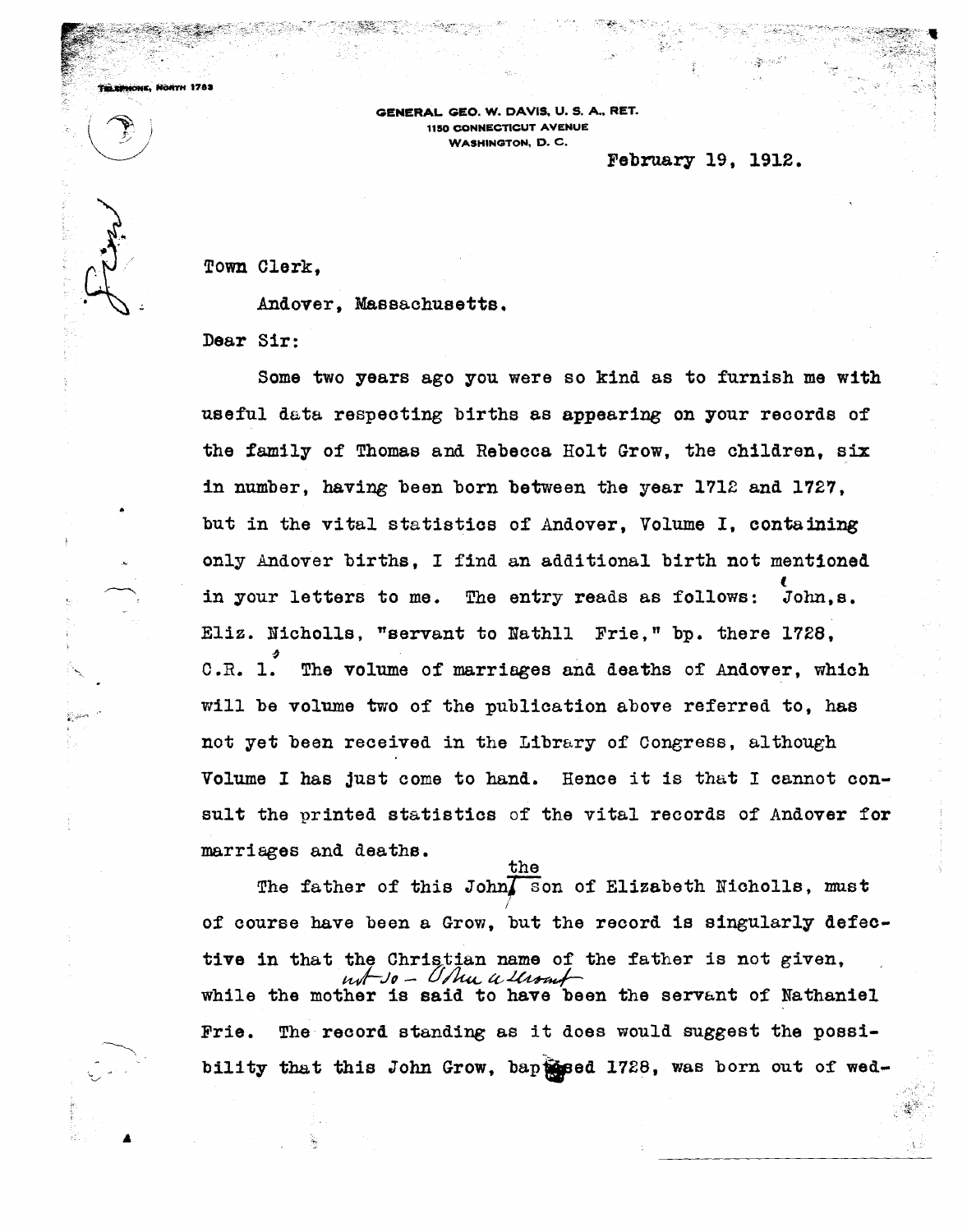lock. It has occurred to me that the marriage records, which are not aocessible to me, might throw some light upon this. However, I note among the births in the Nicholls family "Elizabeth, daughter to Nicholas and Elizabeth Nicholls, born March 27, 1694." She would be of an age suitable for a child **JBieht 'e** baptised in 1728.

According to the family bible of a descendant of John Grow of Sutton and Oxford it is said that the ancestor was John Grow, who in 1742 married in Andover Mary Farrington, and that he was born in 1720. I have failed entirely to identify this John of Andover who married Mary Farrington and to ascertain who were his parents. It seems to me certain that he is not a son of Thomas and Rebecca Holt Grow. If this date 1728 is a misprint or a mistake by a copyist for the year 1720, then I would properly infer that this John, son of Elizabeth Nicholls, was the John who married Mary Farrington in 1742 and settled in sutton and Oxford, but if the John, son of Elizabeth Nicholls, was born in 1728 he would have been but 14 years of age at the date of the marriage of Mary Farrington.

I have written somewhat in the same line as the above to the Clerk of the Congregational Church in the North Parish of Andover to see if the church records might throw some light upon it.

If you should be able to ascertain anything that will solve mw trouble I shall be under very many obligations, and of course shall be glad to compensate you for the time and trouble spent in the search.

Yours very sincerely,

howarned -

-2-

~. -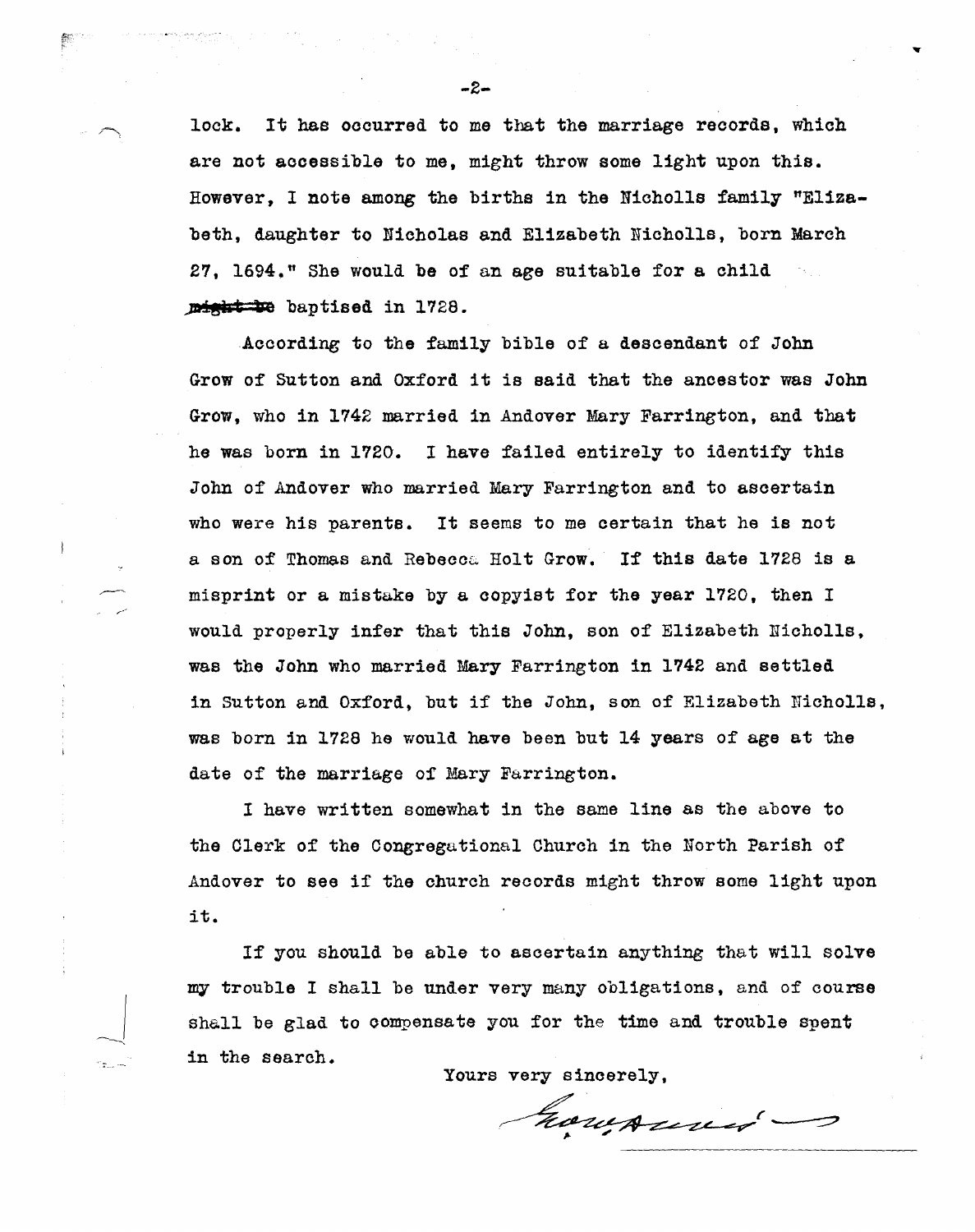**TaL.PHONK, NORTH 1783** 

**GENERAL GEO. W. DAVIS, U. S. A., RET.** 1150 CONNECTICUT AVENUE WASHINGTON, D. C.

## Maroh 22, 1912.

Miss Charlotte H. Abbot, Genealogist, Andover, Mass.

Dear Miss Abbott:

Your seoond letter and oard have oome to hand. I hope soon to hear from you respeoting the results of your visit to Salem for searoh of the oourt reoords. I infer from what you say on the oard that you may perhaps be able through a notioe in the Boston Evening Transoript to seoure a referenoe to the oontributions made some years sinoe to that paper wherein reference was made to the emmigration of the Grows of Oxford to Tunbridge, Vermont. I have the Tunbridge town records, and I think have identified all of the Oxford Grows who went there, yet I would be glad to sec what it was those contributors stated whose intitials you gave in your first letter.

I am a subscriber to the Boston Transcript, so whatever may re-appear there I would take note of.

I have consulted all the vital records that have been published of all the towns in Essex County, Mass., and all of the land and probate records that have been printed, looking, of course, for the name Grow or its variants, Grove and Groo.  $\mathcal{U}$ It oocurs to me that the tax lists of those towns, which I have not seen, might show the presence in some of them adjacent to. Ipswich of John<sup>2</sup> and Nathaniel<sup>2</sup>, who, you will remember I stated